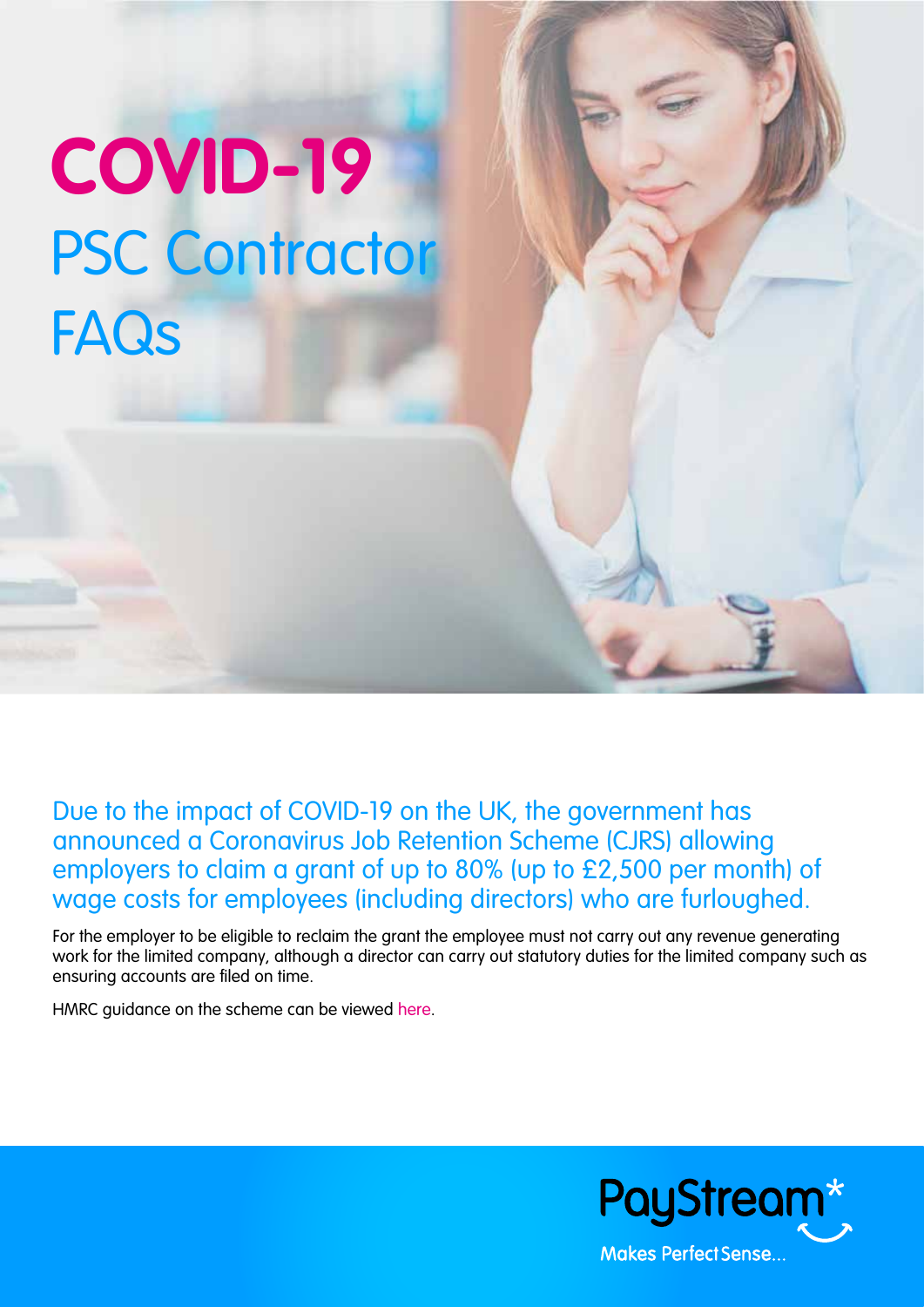# <span id="page-1-0"></span>**Contents**

- [Are all contractors able to utilise CJRS?](#page-2-0)
- [What is the eligibility criteria for CJRS?](#page-2-0)
- [Do I qualify for help under the COVID-19 Self-employment Income Support Scheme?](#page-2-0)
- [Can I claim a grant for lost dividends or lost contract income?](#page-2-0)
- [Am I eligible for grant funding if I am not working but my agency continue to pay my PSC?](#page-2-0)
- [Can I carry out work on behalf of the company whilst I am on furlough?](#page-2-0)
- [What is the process to furlough a director or employee?](#page-2-0)
- [From what date will grant funding be available for a director or employee who has been furloughed?](#page-2-0)
- [How long will grant funding for furloughed employees be available for?](#page-2-0)
- [How much will my company receive in grant funding?](#page-3-0)
- [Should I continue to pay my normal salary and claim a grant for 80% or pay myself a reduced salary](#page-3-0)  [equivalent to the amount of the grant?](#page-3-0)
- [Is the wage received whilst on furlough taxable?](#page-3-0)
- [Should I wait to receive the grant before paying the furlough wage?](#page-3-0)
- [Can I continue to pay dividends whilst furloughed?](#page-3-0)
- [Can a director or employee complete volunteer work or training whilst on furlough?](#page-3-0)
- [What if I am receiving Statutory Sick Pay?](#page-3-0)
- [How will the grant funds be accounted for in my limited company once they are received?](#page-3-0)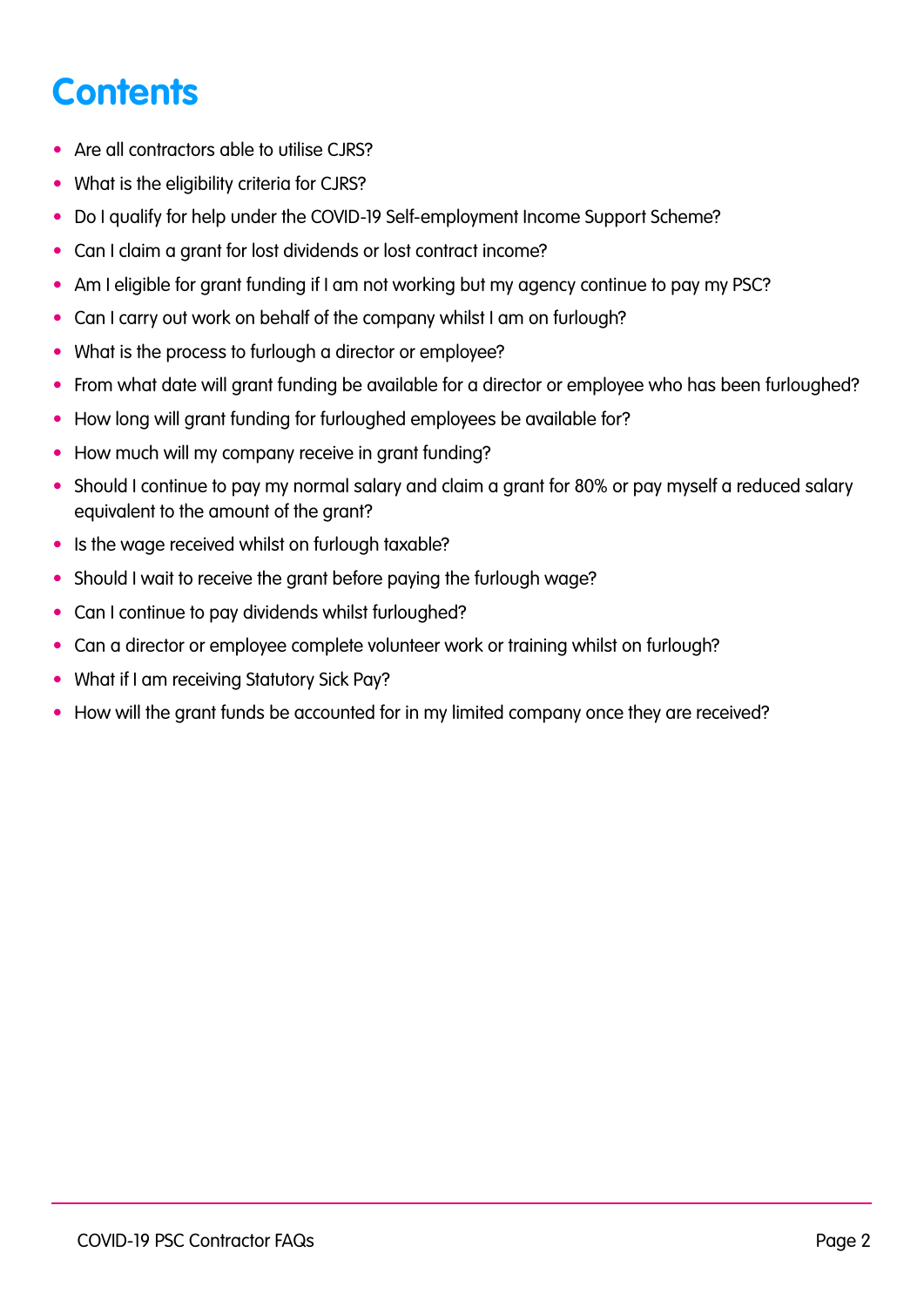# <span id="page-2-0"></span>Are all contractors able to utilise CJRS?

The scheme is available to those whose contract is impacted by COVID-19. In other words if the reason that you have no work is COVID-19 related (for example the client site has shut down or the client has terminated contracts due the uncertainty) you will be able to utilise the scheme. The grant is not available if the reason for not working is not related to COVID-19.

#### [Back to top](#page-1-0)

# What is the eligibility criteria for CJRS?

The scheme is available if:

- Your limited company had a PAYE payroll scheme on or before 19 March 2020
- The director or employee was employed and paid by the limited company on or before 19 March 2020 with the required payroll notification sent to HMRC by this date
- The company has suffered a loss of trade because of COVID-19

#### [Back to top](#page-1-0)

## Do I qualify for help under the COVID-19 Self-employment Income Support Scheme?

The COVID-19 Self-employment Income Support Scheme is only available for individuals who are operating as self-employed i.e. working as un-incorporated business under their own name such as a sole trader or in a partnership. Unfortunately, this scheme does not extend to individuals working through a limited company such as PSC **Contractors** 

#### [Back to top](#page-1-0)

#### Can I claim a grant for lost dividends or lost contract income?

Grant funding under CJRS is only available for help with wage costs and does not extend to dividends or lost contract income.

#### [Back to top](#page-1-0)

#### Am I eligible for grant funding if I am not working but my agency continue to pay my PSC?

If your limited company is still being paid for the period of the furlough, such as a retainer payment or through other help schemes (such as a public sector scheme) grant funding under CJRS would not be available. In these instances your company would be considered as trading on an ongoing basis.

[Back to top](#page-1-0)

#### Can I carry out work on behalf of the company whilst I am on furlough?

An employee or director is unable to carry out any revenue generating work for the limited company whilst they are furloughed. This applies to revenue generating work, i.e. working for clients or customers, whether on a full time or part time basis. HMRC have confirmed as a director you can continue to carry out the statutory duties of running your limited company, examples include, filing accounts, paying taxes etc.

[Back to top](#page-1-0)

#### What is the process to furlough a director or employee?

Your limited company should agree with you and any employees the individual is being furloughed. It is good practice for the limited company to issue minutes of a meeting of the decisions made and issue a letter from the limited company to you as the director and any relevant employees. [A template can be found here](https://www.paystream.co.uk/sl/psc-furlough-docs/).

[Back to top](#page-1-0)

#### From what date will grant funding be available for a director or employee who has been furloughed?

Claims should be started from the date that the director or employee finishes work and starts furlough, the earliest date this can be is 1st March 2020.

[Back to top](#page-1-0)

#### How long will grant funding for furloughed employees be available for?

Grant funding under the scheme will be available for the period from March to October. From August the amount of funding available will be tapered.

[Back to top](#page-1-0)